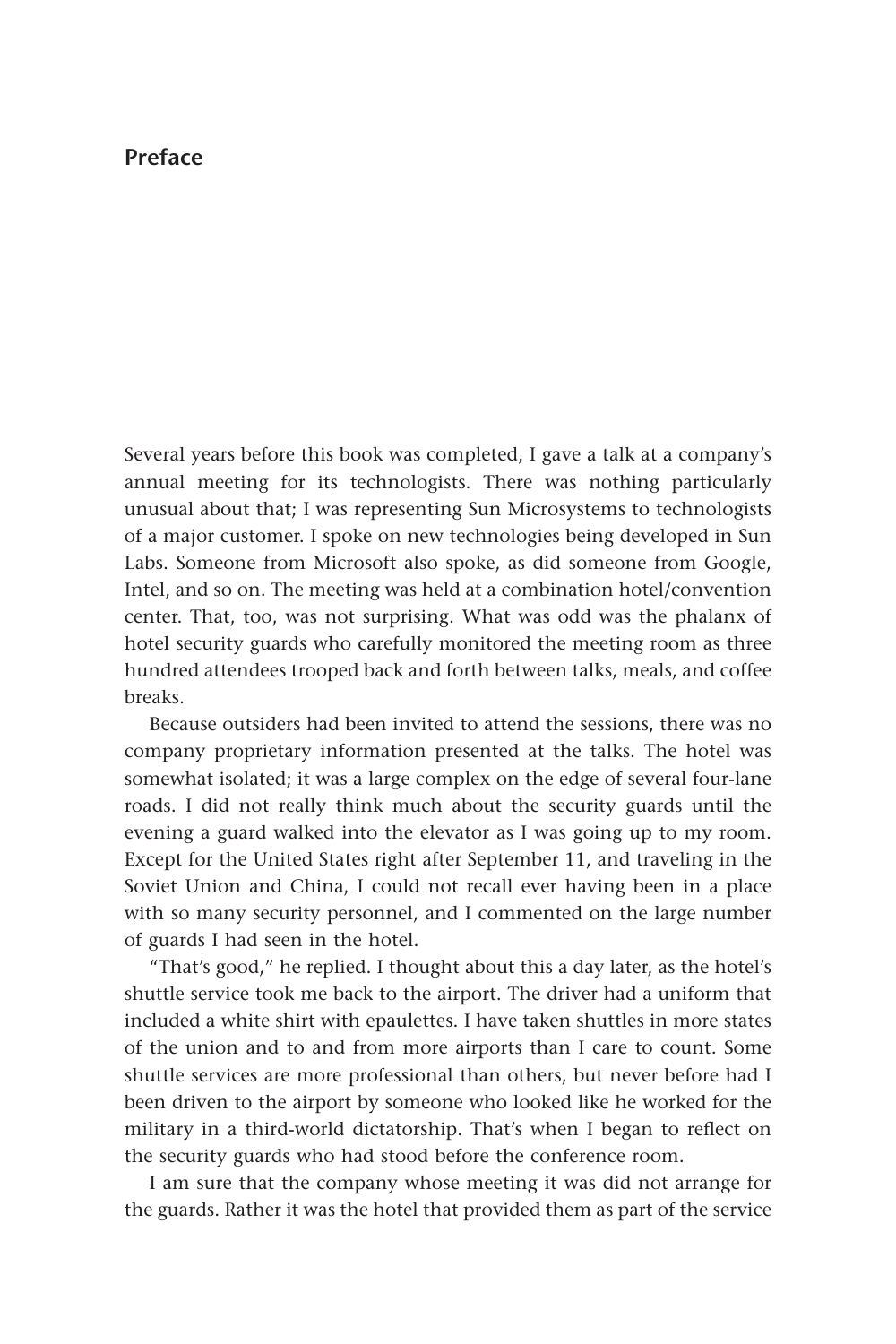of running a conference. The service was unnecessary. Any determined "spy"-I say "spy" in quotes because no proprietary information was released during the conference—could have counterfeited a badge and gone to hear the presentations. The guards kept out the hordes on the street, except that the hotel was on an inaccessible four-lane roadway. There was no street and no hordes. The guards were completely superfluous, but they were required by the hotel contract. The money the company was spending on guards' salaries was money it was not spending on training additional security technicians, on upgrading its IT infrastructure, or on improving the security of its products (which included defense information systems sold to the U.S. government). These guards were not providing good security. The situation was even worse. The cost of this " security " prevented this company from protecting what mattered.

The guards provided what Bruce Schneier has called *security theater:* the appearance of security rather than the genuine article. There are thousands of examples of this, from TSA inspections of passengers and X-rays of their hand luggage without accompanying inspection of the parcels that ride in the bellies of the planes, to the ubiquitous closed-circuit TV (CCTV) cameras appearing everywhere with little evidence that their usage actually cuts crime.<sup>1</sup> The cost of CCTVs diverts money from such activities as community policing. As such, their use may actually be counterproductive.

Electronic communication is the lifeblood of modern society. Simultaneously, such communication can be central to how criminals and terrorists conduct their business. Not a day passes without another story of Internet insecurities, critical infrastructure being attacked, attacks from China on U.S. corporations, and Russian hackers targeting U.S. consumers or Estonian government sites. In the decade since the attacks of September 11, in an attempt to keep the nation safe, the U.S. government has embarked on an unprecedented effort to build surveillance capabilities into communication infrastructure.

Unlike the TSA and CCTV examples, the issue of who is defending what runs more deeply than the question of whether we are diverting funds from techniques that may provide better security. What are these communication surveillance systems? Who are the guards? Are they really protecting us? Or are they working for someone else? Could these surveillance capabilities be turned by trusted insiders for their own profit, or used by our enemies to access our secrets? The fundamental issue is whether, by housing wiretapping within communication infrastructure, we are creating serious security risks. Understanding whether building wiretapping into communication infrastructure keeps us safe requires that we understand